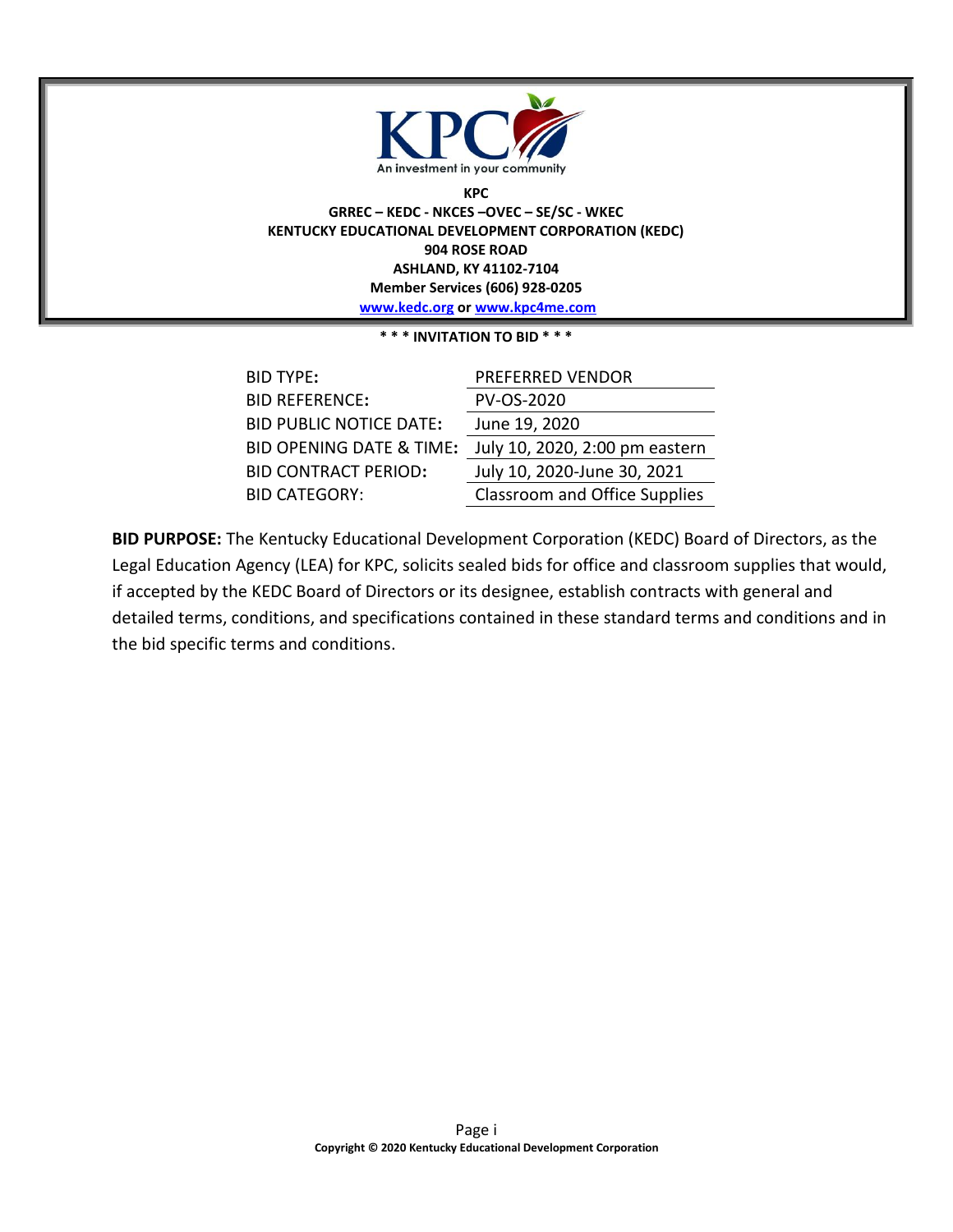### **TABLE OF CONTENTS**

| 1. |  |
|----|--|
| 2. |  |
| 3. |  |
| 4. |  |
| 5. |  |
| 6. |  |
| 7. |  |
| 8. |  |
| 9. |  |
|    |  |
|    |  |
|    |  |
|    |  |
|    |  |
|    |  |
|    |  |
|    |  |
|    |  |
|    |  |
|    |  |
|    |  |
|    |  |
|    |  |
|    |  |
|    |  |
|    |  |
|    |  |
|    |  |
|    |  |
|    |  |
|    |  |
|    |  |
|    |  |
|    |  |
|    |  |
|    |  |
|    |  |
|    |  |
| 1. |  |
| 2. |  |
| 3. |  |
| 4. |  |
| 5. |  |
| 6. |  |
| 7. |  |
| 8. |  |
|    |  |

### Page ii

Copyright © 2020 Kentucky Educational Development Corporation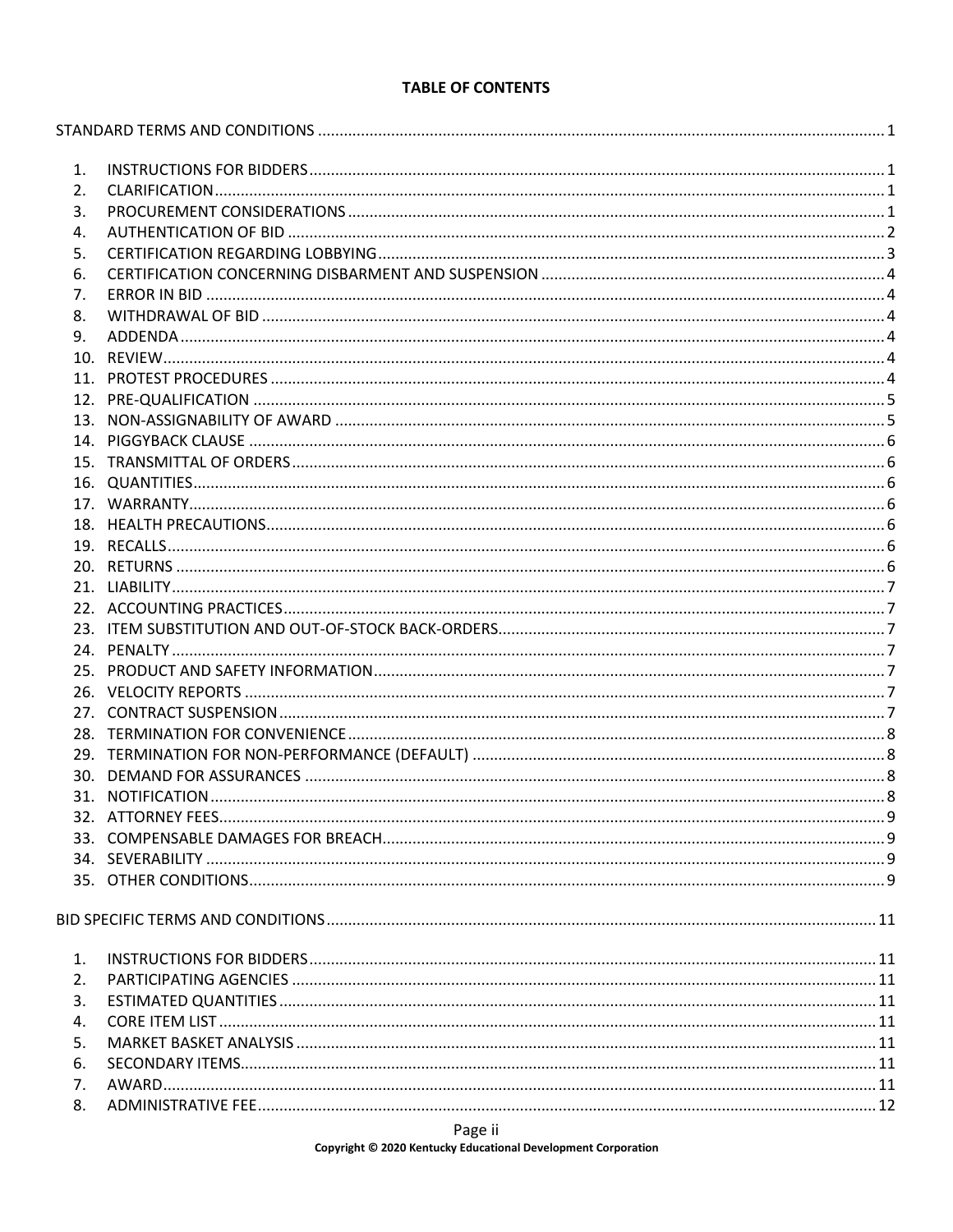| 9. |                                                                                             |  |
|----|---------------------------------------------------------------------------------------------|--|
|    |                                                                                             |  |
|    |                                                                                             |  |
|    |                                                                                             |  |
|    |                                                                                             |  |
|    |                                                                                             |  |
|    |                                                                                             |  |
|    |                                                                                             |  |
|    | REQUIRED AFFIDAVIT FOR BIDDERS, OFFERORS AND CONTRACTORS CLAIMING RESIDENT BIDDER STATUS 15 |  |
|    |                                                                                             |  |
|    |                                                                                             |  |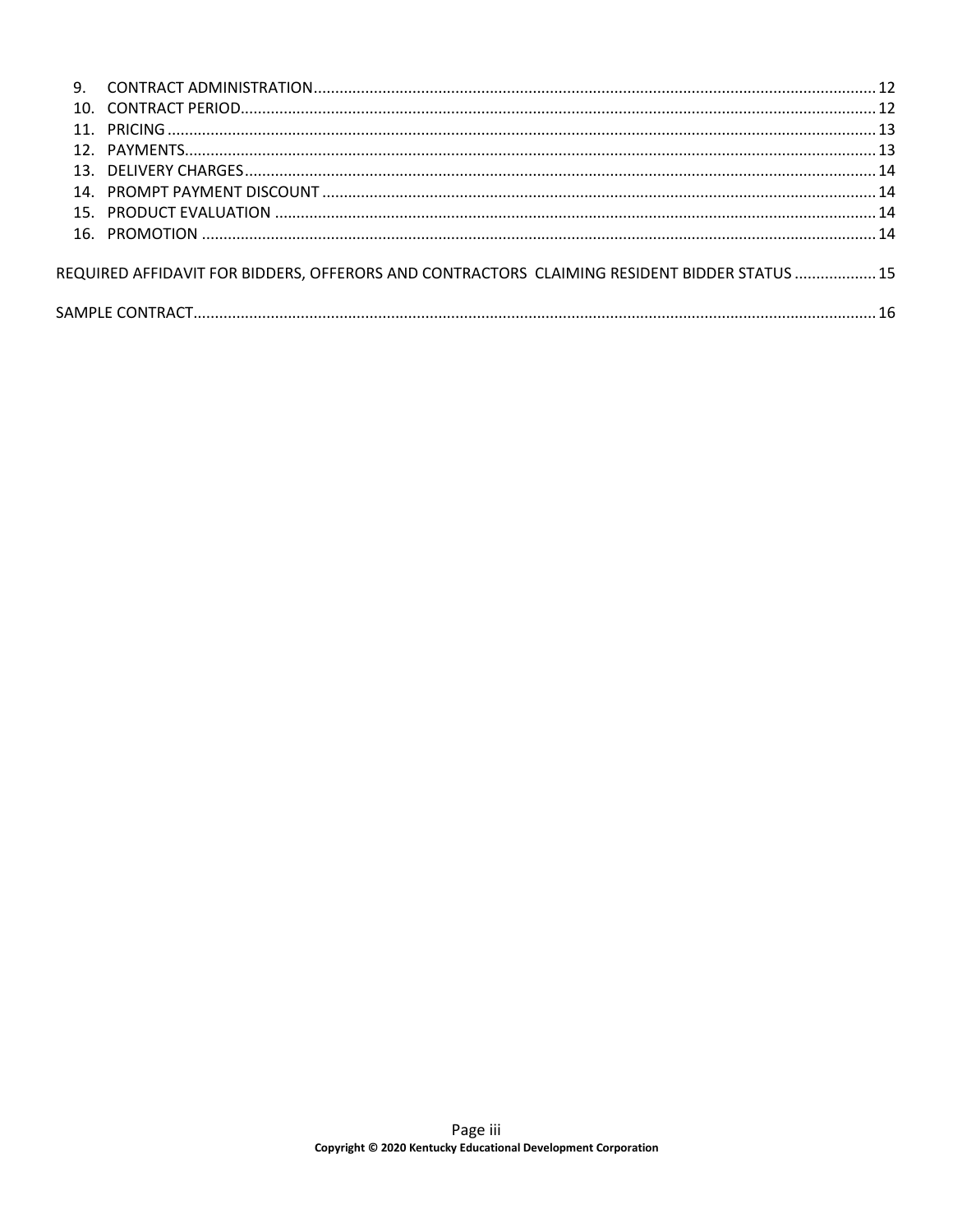## <span id="page-3-1"></span><span id="page-3-0"></span>**STANDARD TERMS AND CONDITIONS**

1. INSTRUCTIONS FOR BIDDERS: These standard terms and conditions along with the bid specific terms and conditions apply to all bids submitted. Explain any requested deviations or exceptions as part of your bid proposal. KEDC may, at its discretion, accept or reject any or all deviations or exceptions proposed. In the event of a discrepancy between the standard and bid specific terms, the bid specific terms will govern. KEDC is utilizing the online procurement services of KPC to facilitate this solicitation. The public notice for this invitation, the invitation itself, and any addendums are available for view, download, or print from the Internet at [www.kpc4me.com](http://www.kpc4me.com/) on the bid public notice date and until the time and date specified for the bid opening. Bid tabulations will be made by KEDC staff and, after the KEDC Board or its designee has taken official action, will be posted to the above website.

KPC has an online interface that creates a confidential and encrypted electronic bid submission. Bid submission requires that each bidder have an updated vendor account. Instructions on how to register as a new vendor or update an existing account and complete the bid submission process can be found at [http://www.kpc4me.com/bid-opportunity.](http://www.kpc4me.com/bid-opportunity) For assistance with registration or technical questions regarding the online interface contact [info@kpc4me.com](mailto:info@kpc4me.com)

Submit all bids and any attachments via the online application. No other form of bid submission (e.g., paper, telephone, facsimile, telegraph, mail, etc.) will be accepted. Bids submitted on company forms are subject to rejection. The bidder acknowledges that the bidder has read this invitation, understands it, and agrees to bind by its terms and conditions

- <span id="page-3-2"></span>2. CLARIFICATION: For clarification or additional information relative to this bid invitation contact the KEDC Member Services Team by email at [memberservicesteam@kedc.org](mailto:memberservicesteam@kedc.org) or phone (606) 928-0205.
- <span id="page-3-3"></span>3. PROCUREMENT CONSIDERATIONS: KEDC conducts all procurement transactions in full compliance with all applicable federal and state statutes, regulations and rules.

It is the clear intention of KEDC to foster all procurement transactions in a manner to provide to the maximum extent practicable, open and free competition (20 U.S.C. 1221e-3(a)(1) and 3474, - 22 CFR 135).

KEDC shall make positive efforts toward procuring and utilizing small business and minority-owned business sources of supplies and services. All such efforts shall be made to allow these sources the maximum feasible opportunity to compete for contracts.

All procurement procedures developed and implemented by KEDC shall assure that unnecessary or duplicative items are not purchased. Where appropriate, considerations of lease and purchase alternatives will be made to determine which would be the most economical and practical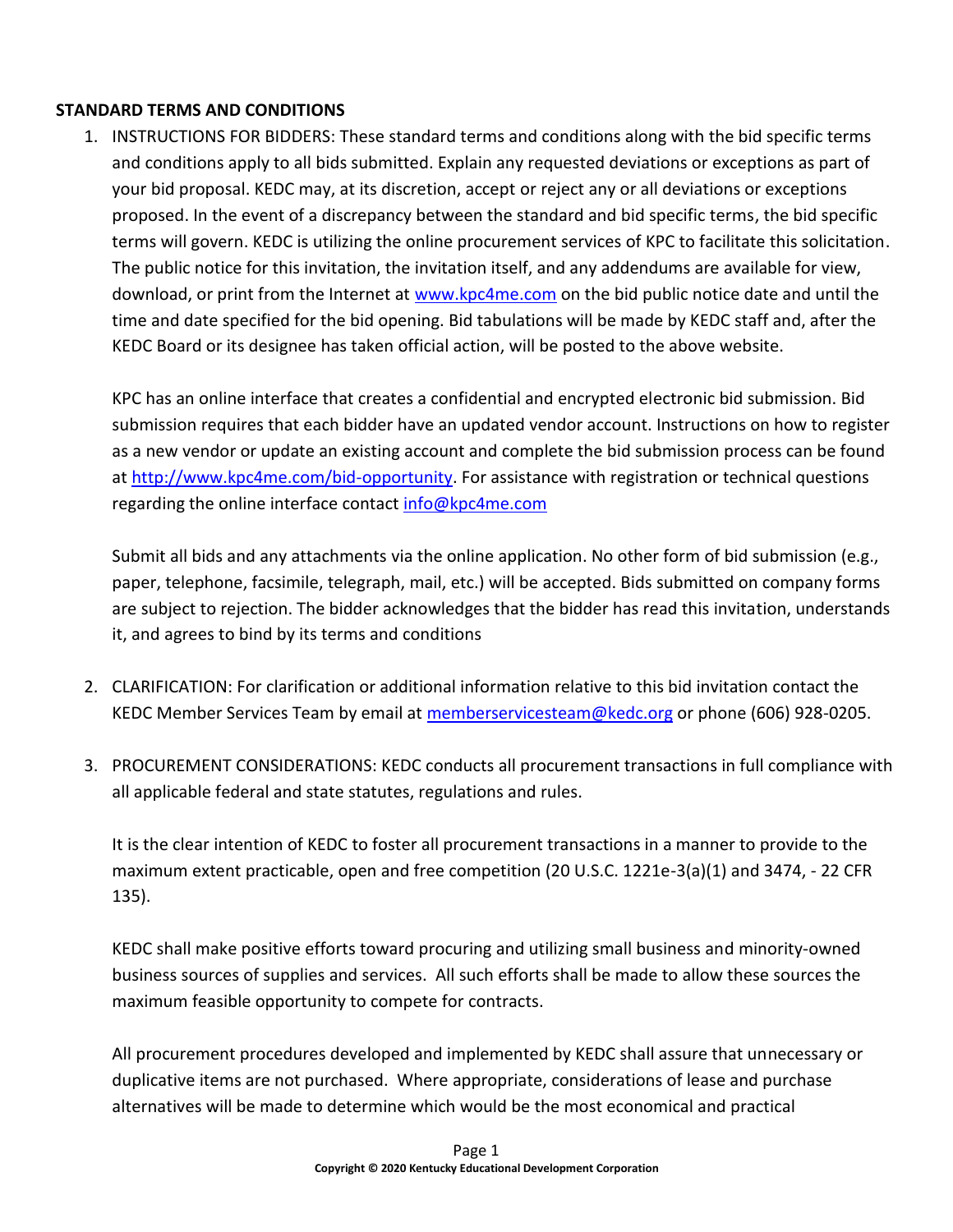procurement.

All KEDC bids and solicitations for goods and services shall be based upon a clear and accurate description of the technical requirements for the material, product or service to be procured. Such description shall not, in competitive procurements, contain features that unduly restrict competition. Brand name or equal clause may be used as a means to define the performance of other salient requirements of procurement, and when so used to specify features of the named brand that must be met by bidder/offer.

A contract will be entered into by KEDC with only responsible bidders who possess the potential ability to perform successfully under the terms and conditions. Consideration shall be made for such matters as a bidder's integrity, record of past performance, financial and technical resources or accessibility to other necessary resources. KEDC shall follow the principles of cost analysis in the review and evaluation of bids to determine if the bidder meets the requirements or reasonableness, allocability, and allowability.

KEDC shall follow the principles of cost analysis in the review and evaluation of bids to determine if the bidder meets the requirements or reasonableness, allocability, and allowability.

<span id="page-4-0"></span>4. AUTHENTICATION OF BID AND STATEMENT OF NON-COLLUSION AND NON-CONFLICT OF INTEREST AND COMPLIANCE WITH THE KENTUCKY MODEL PROCUREMENT CODE: By my signature on the bid certification, I hereby swear or affirm under penalty of false swearing as provided by KRS 523.040: I am the bidder (if bidder is an individual), a partner in the bidder (if the bidder is a partnership), or an officer or employee of the bidding corporation having authority on its behalf (if the bidder is a corporation).

The costs quoted in the bid response are correct and have been arrived at by the bidder independently and have been submitted without collusion and without agreement, understanding, or planned common course of action, with any vendor of materials, equipment, or services described in the invitation to bid, designed to limit independent bidding or competition.

The contents of the bid or bids have not been communicated by the bidder, or its employees, or agents to any person not an employee or agent of the bidder or its surety on any bond furnished with the bids and will not be communicated to any such person prior to the official opening of the bid or bids. Bidder certifies that this proposal is made without prior understanding, agreement, or connection with any corporation, firm or person submitting a proposal for the same materials, supplies, or equipment, and is in all respects fair and without collusion or fraud. The bidder certifies that collusive bidding is a violation of federal law and can result in fines, prison sentences and civil damage awards.

The KEDC collective bidding process is conducted consistent with KRS Chapter 45A:345 through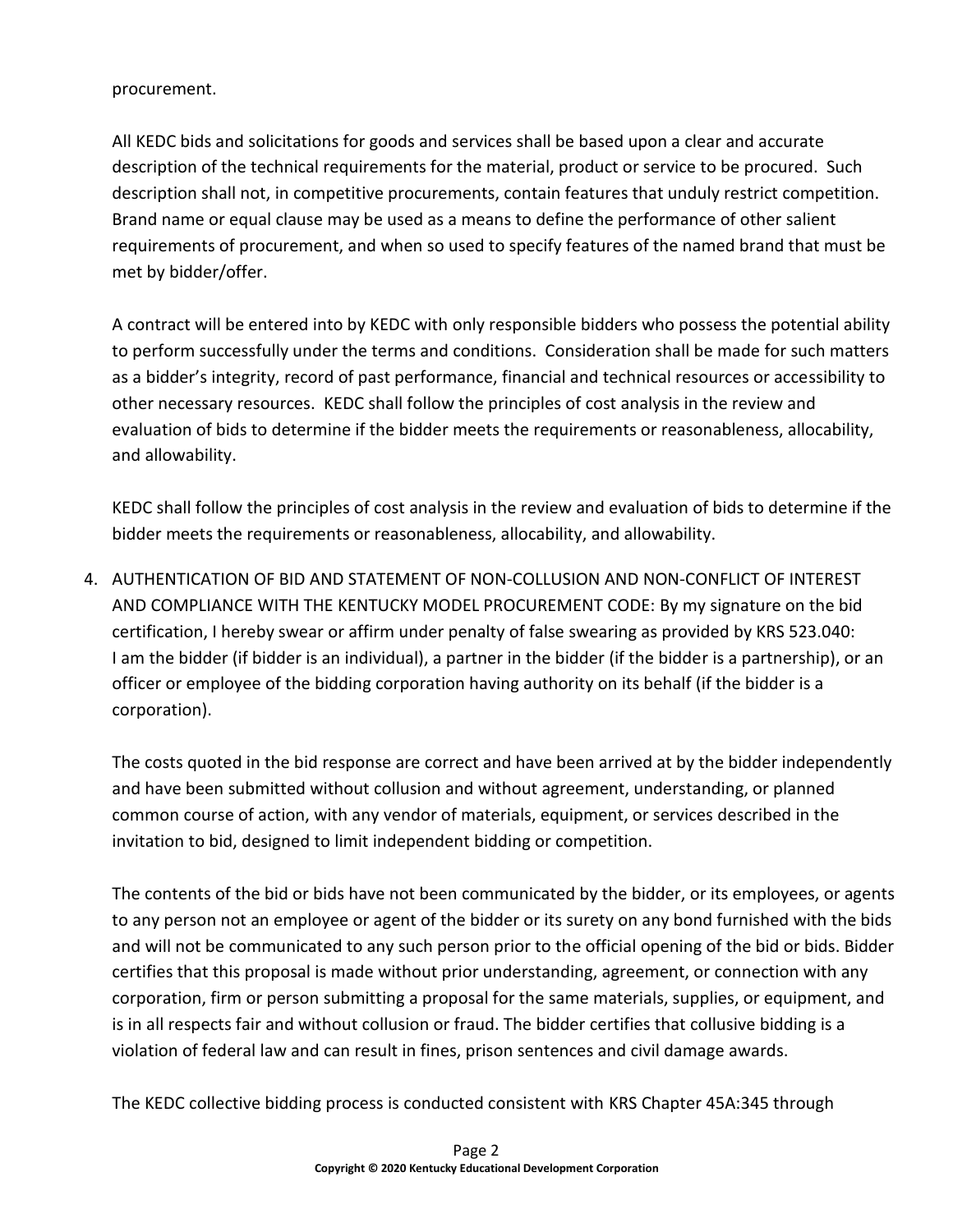45A:460, the Model Procurement Code and that the contents of the bid response and the actions taken by the bidder in preparing and submitting the bid response are in compliance with above sections of the Model Procurement Code.

The bidder is legally entitled to enter into contracts with agencies of the Commonwealth of Kentucky and is not in violation of any prohibited conflict of interest, gratuities and kickbacks including those prohibited by the provisions of the Model Procurement Code (KRS Chapter 45A). Any employee or official of KEDC or member institution, who shall take, receive, or offer to take or receive, either directly or indirectly, any rebate, percentage of contract, money, or things of value as an inducement or intended inducement, or in the procurement of business, or the giving of business, for or to or from, any person, or in open market seeking to make sales to the membership shall be deemed guilty of a felony and upon conviction such person or persons shall be subject to punishment or fine in accord with state and/or federal laws.

- <span id="page-5-0"></span>5. CERTIFICATION REGARDING LOBBYING: The bidder certifies, to the best of his or her knowledge and belief, that:
	- a. No Federal appropriated funds have been paid or will be paid, by or on behalf of the undersigned, to any person for influencing or attempting to influence an officer or employee of an agency, a Member of Congress, an officer or employee of Congress, or an employee of a Member of Congress in connection with the awarding of any Federal contract, the making of any Federal grant, the making of any Federal loan, the entering into of any cooperative agreement, and the extension, continuation, renewal, amendment, or modification of any Federal contract, grant, loan, or cooperative agreement.
	- b. If any funds other than Federal appropriated funds have been paid or will be paid to any person for influencing or attempting to influence an officer or employee of any agency, a Member of Congress, an officer or employee of Congress, or an employee of a Member of Congress in connection with this Federal contract, grant, loan, or cooperative agreement, the undersigned shall complete and submit Standard Form-LLL, "Disclosure Form to Report Lobbying," in accordance with its instructions.
	- c. The bidder shall require that the language of this certification be included in the award documents for all sub-awards at all tiers (including subcontracts, sub-grants, and contracts under grants, loans, and cooperative agreements) and that all sub-recipients shall certify and disclose accordingly.

This certification is a material representation of fact upon which reliance was placed when this transaction was made or entered into. The Contractor will comply with the Byrd Anti–Lobbying Amendment (31 U.S.C. 1352) and the New Restrictions on Lobbying and has signed and attached to this agreement the Certificate Regarding Lobbying and, if applicable, the Disclosure of Lobbying Activities (Forms SF-LLL) and annually will sign and submit a certificate, if applicable, Form SF-LLL to KEDC.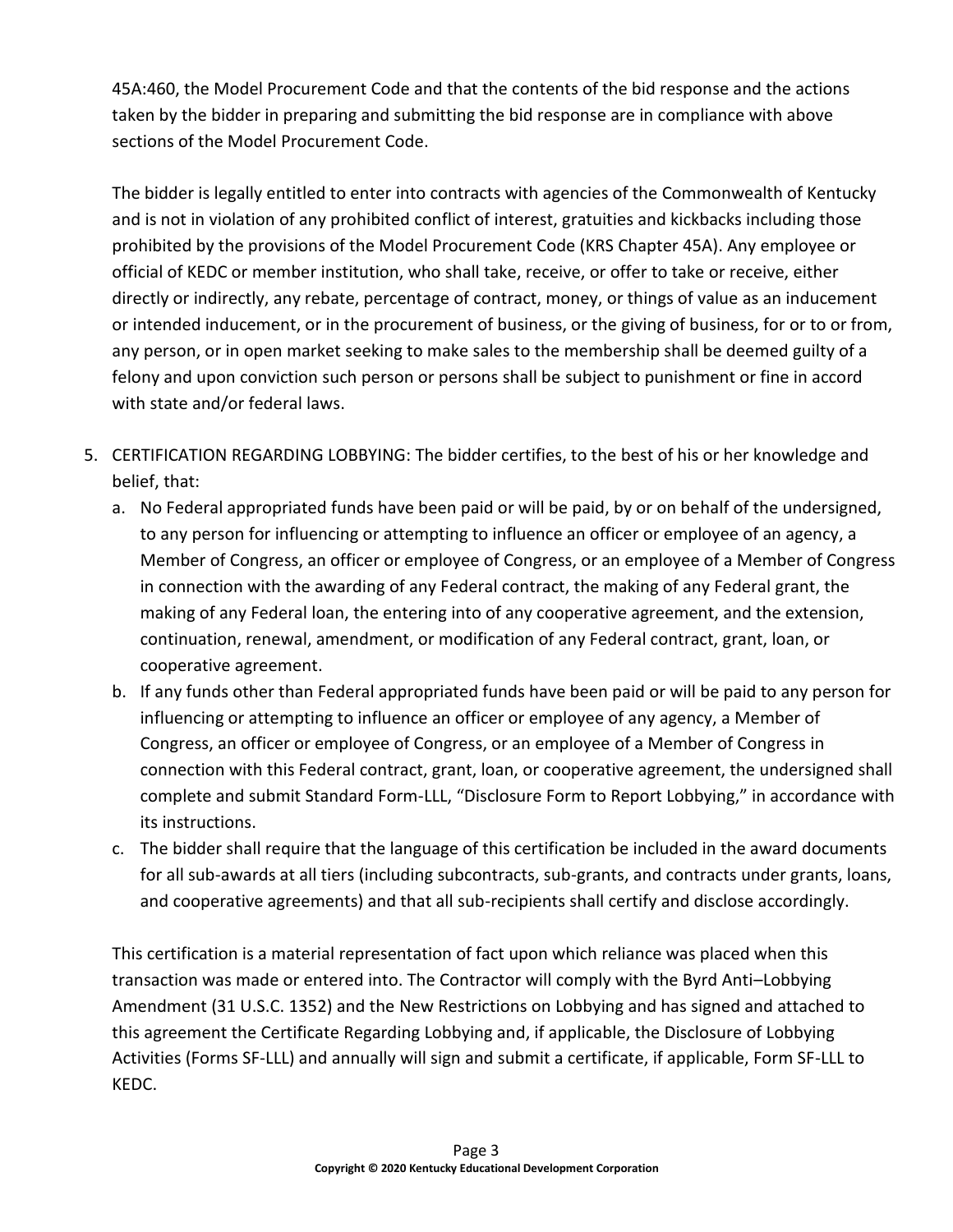<span id="page-6-0"></span>6. CERTIFICATION CONCERNING DISBARMENT AND SUSPENSION: The contractor understands that a contract award (see 2 CFR 180.220) must not be made to parties listed on the government wide exclusions in the System for Award Management (SAM), in accordance with the OMB guidelines at 2 CFR 180 that implement Executive Orders 12549 (3 CFR part 1986 Comp., p. 189) and 12689 (3 CFR part 1989 Comp., p. 235), "Debarment and Suspension."

By electronically signing and submitting its bid or proposal, the bidder or proposer certifies as follows:

The certification in this clause is a material representation of fact relied upon by KEDC. If it is later determined that the bidder or proposer knowingly rendered an erroneous certification, in addition to remedies available to KEDC, the Federal Government may pursue available remedies, including but not limited to suspension and/or debarment. The bidder or proposer agrees to comply with the requirements of 2 CFR 180.220 while this offer is valid and throughout the period of any contract that may arise from this offer. The bidder or proposer further agrees to include a provision requiring such compliance in its lower tier covered transactions.

- <span id="page-6-1"></span>7. ERROR IN BID: No bid may be altered, or amended after the specified time and date set for the bid opening. The KEDC Board or its designee reserves the right to waive defects and informalities in bids, to reject any or all bids, or to accept any bid as may be deemed to its interest. KEDC may allow the withdrawal of a bid where there is a patent error on the face of the bid document, or where the bidder presents sufficient evidence, substantiated by bid worksheets, that the bid was based upon an error in the formulation of the bid price.
- <span id="page-6-2"></span>8. WITHDRAWAL OF BID: All bids shall be valid for a period of thirty (30) days from the bid opening date to allow for tabulation, study, and consideration by the KEDC Board or its designee. The bidder may withdraw a bid, without prejudice, prior to the published bid opening date.
- <span id="page-6-3"></span>9. ADDENDA: KEDC may issue addenda to the bid after its release.
- <span id="page-6-4"></span>10. REVIEW: After the public opening of proposals received from the Bid Invitation, KEDC staff and member officials will review the results, develop a preliminary tabulation, and may contact the bidder for the purpose of clarification only. If necessary, members may purchase from the apparent low bidder pending approval by the KEDC Board of Directors or its designee.
- <span id="page-6-5"></span>11. PROTEST PROCEDURES: The KEDC Board of Directors or its designee shall have authority to determine protests and other controversies of actual or prospective Bidders in connection with the solicitations or selection for award of a contract.

Any actual or prospective bidder, who is aggrieved in connection with solicitation or selection for award of a contract, may file protest with the Office of the Executive Director of KEDC. A protest or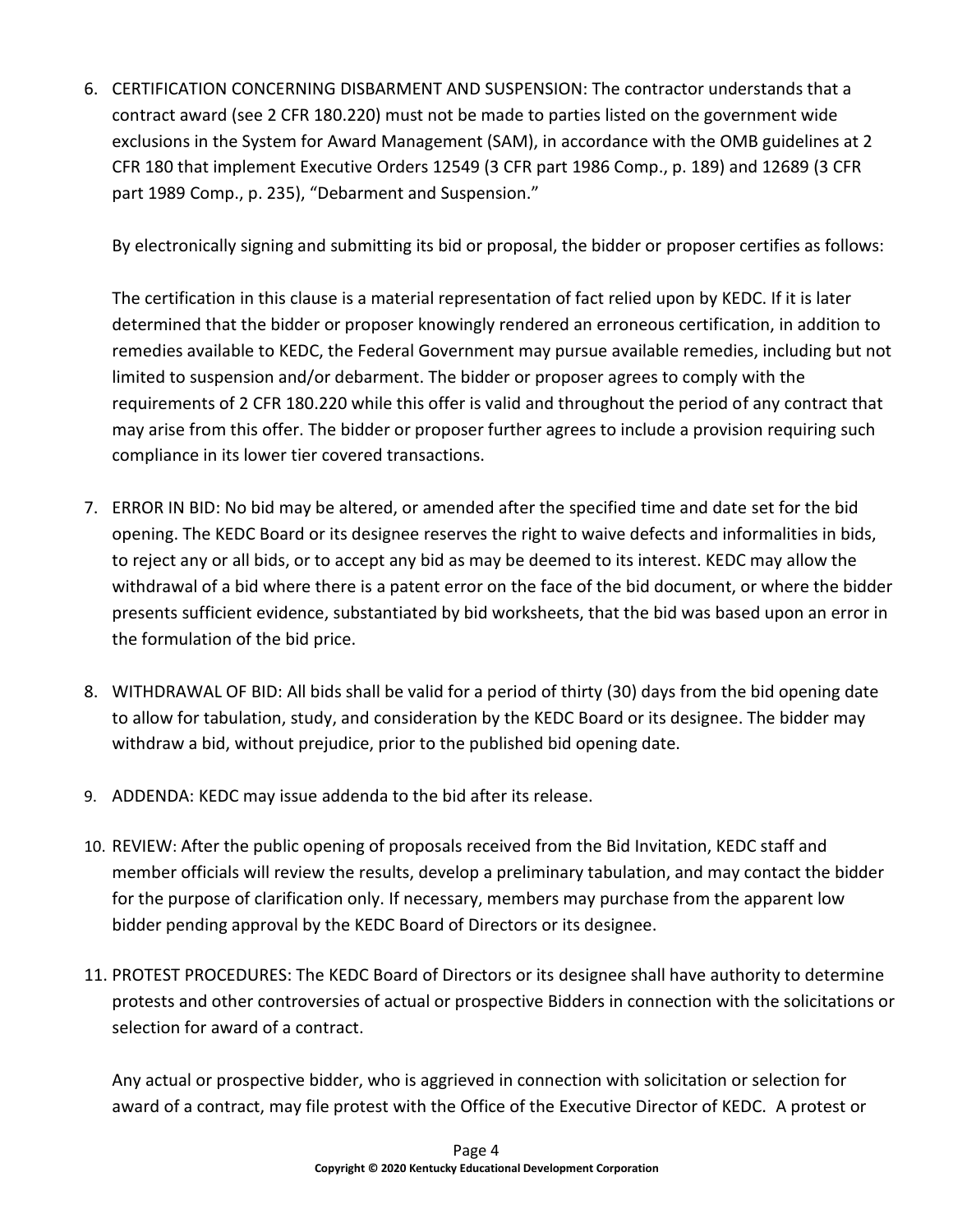notice of other controversy regarding the solicitation must be filed prior to the bid opening. A protest or notice of other controversy regarding and award must be filed promptly within two (2) calendar weeks after award. All protests or notices of other controversies must be in writing and addressed to:

Chief Executive Officer KEDC 904 Rose Road Ashland, KY 41102

The KEDC Board of Directors or its designee shall issue a decision in writing. A copy of that decision shall be mailed or otherwise furnished to the aggrieved party and shall state the reasons for the action taken.

The decision of the KEDC Board of Directors shall be final and conclusive.

- <span id="page-7-0"></span>12. PRE-QUALIFICATION: KEDC reserves the right to pre-qualify any bidder, especially those that have not previously participated in the KEDC bid program. Criteria for qualification shall include: a. Product Line: The bidder shall provide proof that all items listed in the catalog are in stock or quickly obtained.
	- a. Physical Facilities Bidder must have the warehouse facilities required to store safely and securely the products required by these specifications. KEDC reserves the right to prequalify any or all bidders and to reject any bidder not meeting the requirements in the areas of warehouse facilities and equipment associated with and necessary for the safe and sanitary storage of items requested in these specifications. The facilities and operating practices must, at all times, comply with the United State Food, Drug, and Cosmetic Act as well as any State and Local Statute, Regulation or Ordinance.
	- b. Financial Capacity The potential bidder shall have financing adequate to purchase items in the most economical quantities. References may be requested to document adequate financial capacity.
	- c. Service Level If KEDC does not have adequate historical data to determine the bidder's ability to comply with the service level requirement outlined in this bid invitation, then three letters of reference from previous school district customers shall be provided.
	- d. Past Performance The bidder must demonstrate an acceptable level of past performance under previously awarded contracts including conformance to contract requirements, industry standards of performance, reasonable and cooperative behavior, commitment to customer satisfaction, and record of integrity and business ethics.
- <span id="page-7-1"></span>13. NON-ASSIGNABILITY OF AWARD: The awarded bidder cannot convey this contract to its successors or assigns without the prior, express approval of the Board of Directors of KEDC or its designee.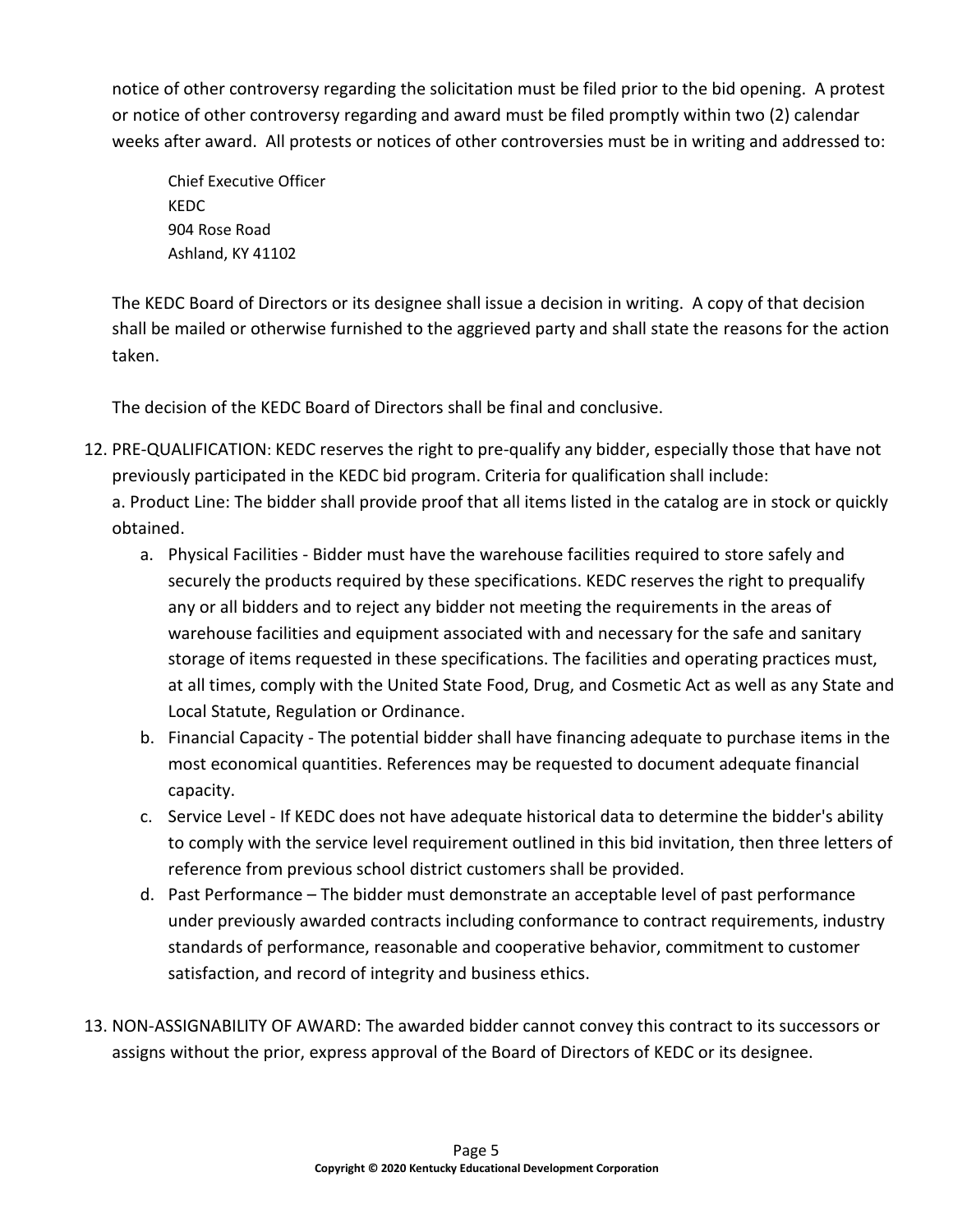- <span id="page-8-0"></span>14. PIGGYBACK CLAUSE: KPC reserves the right to extend the terms, conditions, and prices of the awarded bidder to other Institutions who express an interest in participating in any contract that results from this bid. Each of the piggyback Institutions will issue their own purchasing documents for purchasing of goods and services. The respondent agrees that KPC shall bear no responsibility or liability for any agreements between the respondent and the other Institution(s) who desire to exercise this option. Piggyback contracts may not extend beyond the contact date established by KPC. Participation by other institutions may not result in a material change to the contract.
- <span id="page-8-1"></span>15. TRANSMITTAL OF ORDERS: KEDC shall issue purchasing guidelines to members on behalf of the awarded bidder/offeror. The members will use formal purchase orders in ordering from the awarded bidder. The successful bidder acknowledges that orders from KEDC members transmitted from KEDC's office on the member's behalf are acceptable. The successful bidder may use salespeople for in-person and/or telephone solicitation of orders in accordance with a mutually arrived schedule developed between the members and the awarded bidder. The bidder shall accept orders electronically from KEDC and/or members.
- <span id="page-8-2"></span>16. QUANTITIES: It shall be understood that the bid contract will not obligate KEDC or its members to purchase from the Bid Contract.
- <span id="page-8-3"></span>17. WARRANTY: The awarded bidder shall make available and honor all manufacturer's warranties, standard and extended, to all KEDC members.
- <span id="page-8-4"></span>18. HEALTH PRECAUTIONS: Any employee or subcontractor of the awarded contract holder must abide by all posted safety guidelines when on premise (e.g., temperature checks, wearing a mask, etc.). Should an employee or subcontractor show signs of a fever, the district may refuse entry and reserves the right to notify the contract holder and local health officials. The awarded contract holder shall notify the member within 24 hours of any positive tests for communicable diseases (corona virus, influenza, etc.) among employees and subcontractors who have visited a member facility in the last 14 days. The awarded contract holder need not identify the individual; they need only acknowledge the positive test and detail the steps taken to mitigate the risk posed.
- <span id="page-8-5"></span>19. RECALLS: The awarded bidder shall notify KEDC and its members immediately of any product recalls. The awarded bidder will issue a credit or comparable substitute for any delivered, recalled product at the member's discretion. All costs associated with voluntary and involuntary product recalls shall be borne by the awarded bidder.
- <span id="page-8-6"></span>20. RETURNS: The successful bidder must provide a Return Material Authorization within 1 working day of the request by a KEDC member. Bidder must restock returned materials at no charge to the member (special order and custom crafted items excluded).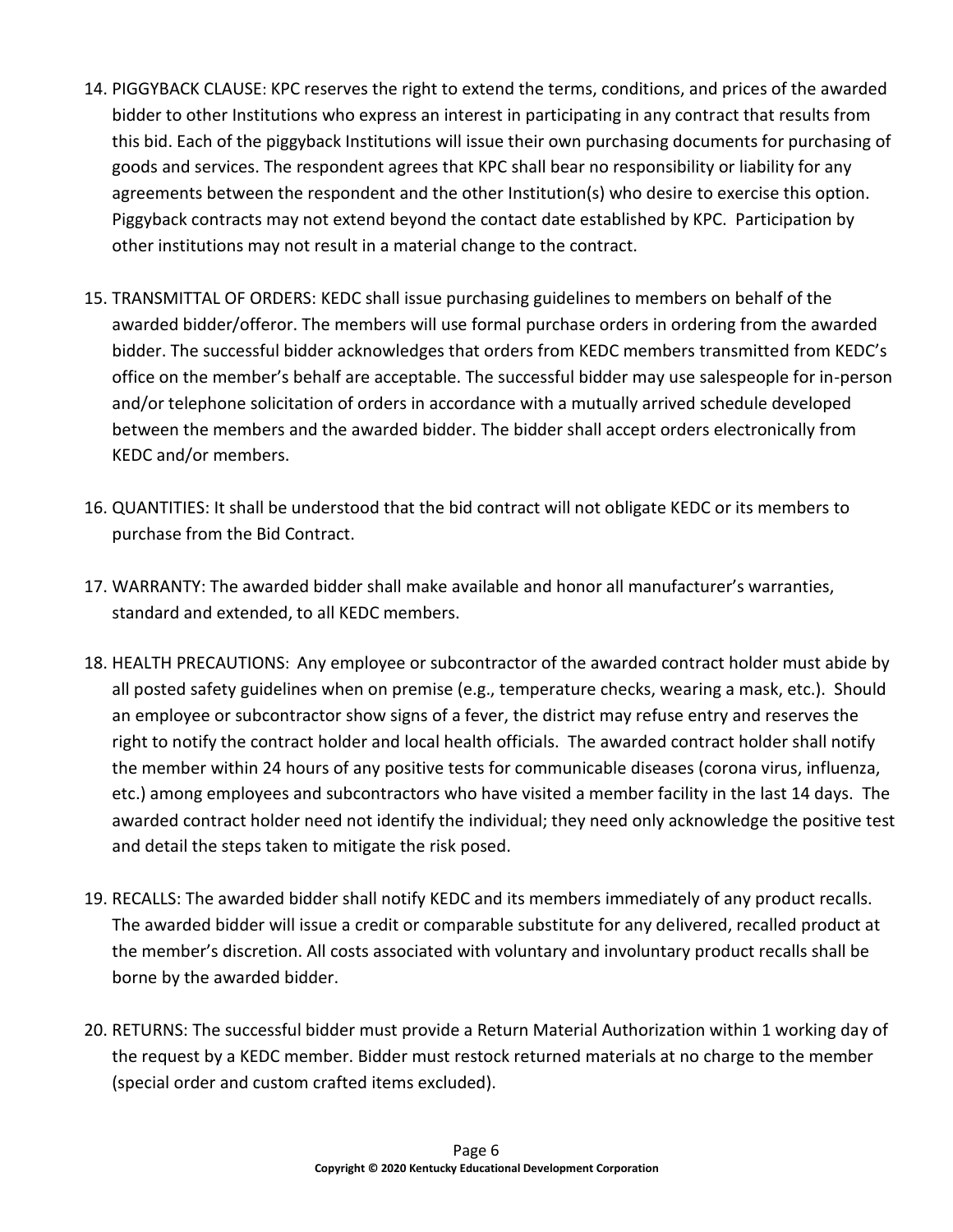- <span id="page-9-0"></span>21. LIABILITY: The awarded bidder agrees to protect, defend, and save harmless KEDC and members from any suits or demands for payment that may be brought against it for the use of any patented material, process, article, or device that may enter into the manufacture, construction, or form a part of the work covered by either order or contract; and awarded bidder further agrees to indemnify and save harmless KEDC and members from suits or actions of every nature and description brought against it for, or on account of any injuries or damages received or sustained by any party or parties by, or for any of the acts of the bidders, his servants or agents. The awarded bidder will hold KEDC and participating members harmless for any and all damages resulting from consumption of products delivered under this contract when such damages are attributed to foreign materials or other defects in products delivered by the awarded bidder.
- <span id="page-9-1"></span>22. ACCOUNTING PRACTICES: During the life of any contract awarded as a result of this bid, the successful bidder must clearly demonstrate the capacity to provide accurate, reliable, and timely reports in terms of invoices, statements, credits, and usage data. Further, they must demonstrate the ability and capability to provide any and all data necessary to accomplish an accurate and time efficient audit of cost on items being purchased under the cost process.
- <span id="page-9-2"></span>23. ITEM SUBSTITUTION AND OUT-OF-STOCK BACK-ORDERS: Substitutions require prior written authorization from the member. The bidder is required to notify the member if an item is out of stock, backordered, or if timely delivery is not feasible. Upon member notification, the bidder must receive written directions from the member on how to proceed (i.e. cancel, process, etc.).
- <span id="page-9-3"></span>24. PENALTY: The bidder agrees to provide total requirements as listed herein, thereby minimizing occurrences when a member may have to seek other interim product sources. The bidder is to deliver 100% of stock items within 10 business days; repeated failure to do so will result in default.
- <span id="page-9-4"></span>25. PRODUCT AND SAFETY INFORMATION: The successful bidder shall provide upon request by any member, the most recent MSDS information sheets for any products the bidder may deliver to said member. It is the bidder's responsibility to comply with all local, state, and federal regulations.
- <span id="page-9-5"></span>26. VELOCITY REPORTS: Velocity reports in an electronic format (Microsoft Excel, Access, or SQL) specified by KEDC shall be issued to KEDC upon request. The awarded bidder shall compile velocity reports by member. The reports shall indicate purchasing entity, awarded bidder's item number, manufacturer item number, item description, and quantity and dollar value of each item sold. KEDC may request procurement data from participating KEDC members to verify velocity report accuracy.
- <span id="page-9-6"></span>27. CONTRACT SUSPENSION: KEDC may, at its sole discretion, suspend the awarded contract for a period of up to 90 days to investigate alleged instances of material breach of contract or material noncompliance. Breach of contract, default, or noncompliance renders the awarded contract null and void. The awarded bidder agrees that they have no legal recourse of any nature against KEDC or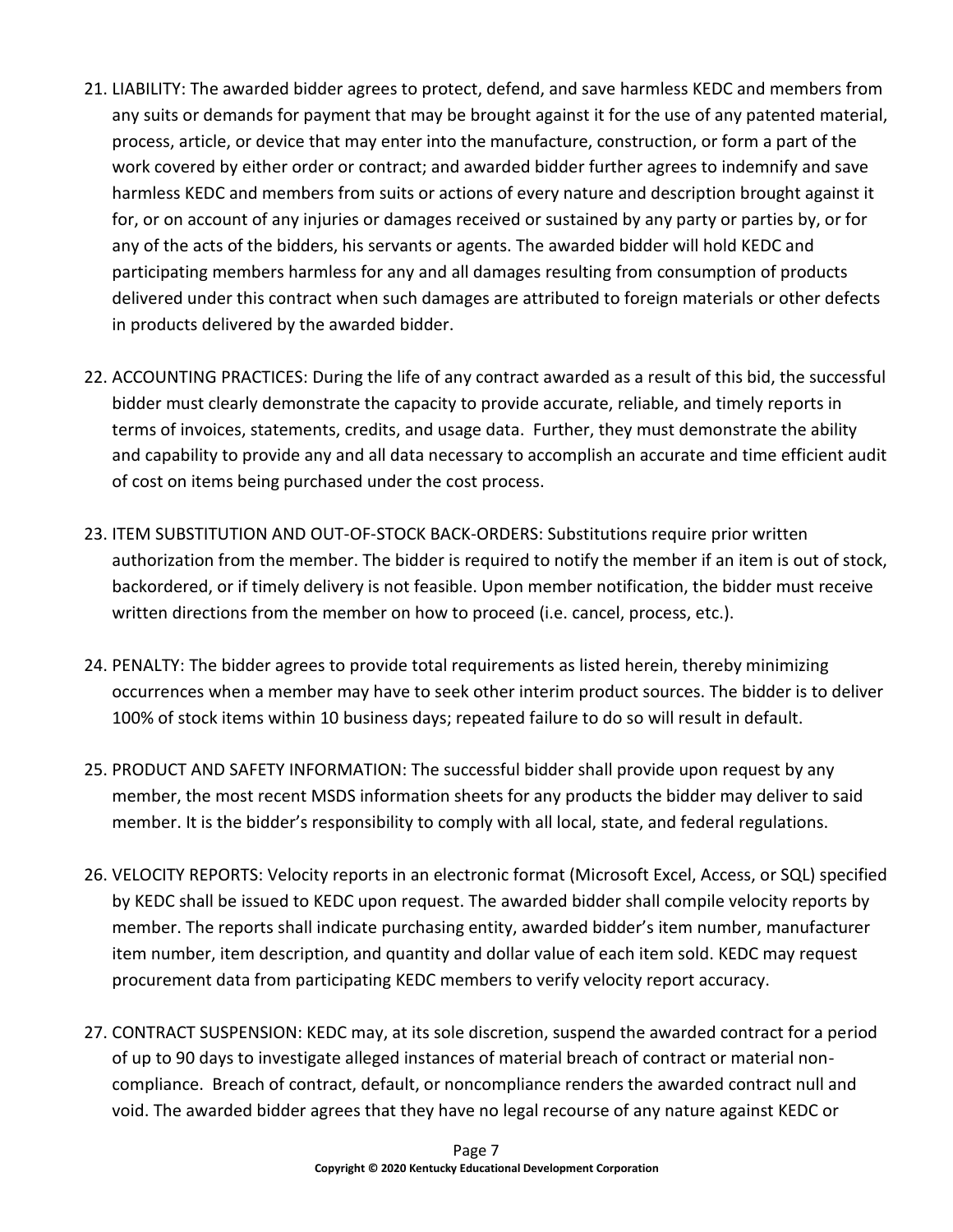member entities except for services that are due for prior purchases under the awarded contract. The decision of KEDC regarding suspension and/or termination is final.

- <span id="page-10-0"></span>28. TERMINATION FOR CONVENIENCE: KEDC reserves the right to terminate any contract at any time, completely or in part, by thirty (30) day written notice to Contractor. Upon receipt by the Contractor of the "notice of termination", the Contractor shall discontinue all services with respect to the applicable contract. KEDC or the participating member, after deducting any amount(s) previously paid, shall pay for all services rendered or goods supplied by the Contractor, as well as any reasonable costs incurred by Contractor up to the time of termination but not including Contractor's loss of profit. The cost of any agreed upon services provided by the Contractor will be calculated at the agreed upon rate prior to "notice of termination" and a fixed fee contract will be pro-rated (as appropriate).
- <span id="page-10-1"></span>29. TERMINATION FOR NON-PERFORMANCE (DEFAULT): KEDC may terminate the resulting contract for non-performance, as determined by KEDC, for such causes as:
	- a. Failing to provide satisfactory quality of service, including, failure to maintain adequate personnel, whether arising from labor disputes, or otherwise any substantial change in ownership or proprietorship of the Contractor, which in the opinion of KEDC is not in its best interest, or failure to comply with the terms of this contract;
	- b. Failing to keep or perform, within the time period set forth herein, or violation of, any of the covenants, conditions, provisions or agreements herein contained;
	- c. Adjudicating as a voluntarily bankrupt, making a transfer in fraud of its creditors, filing a petition under any section from time to time, or under any similar law or statute of the United States or any state thereof, or if an order for relief shall be entered against the Contractor in any proceeding filed by or against contractor thereunder. In the event of any such involuntary bankruptcy proceeding being instituted against the Contractor, the fact of such an involuntary petition being filed shall not be considered an event of default until sixty (60) days after filing of said petition in order that Contractor might during that sixty (60) day period have the opportunity to seek dismissal of the involuntary petition or otherwise cure said potential default; or
	- d. Making a general assignment for the benefit of its creditors, or taking the benefit of any insolvency act, or if a permanent receiver or trustee in bankruptcy shall be appointed for the Contractor.
- <span id="page-10-2"></span>30. DEMAND FOR ASSURANCES: In the event KEDC has reason to believe Contractor will be unable to perform under the Contract, it may make a demand for reasonable assurances that Contractor will be able to timely perform all obligations under the Contract. If Contractor is unable to provide such adequate assurances, then such failure shall be an event of default and grounds for termination of the Contract.
- <span id="page-10-3"></span>31. NOTIFICATION: KEDC will provide ten (10) calendar days written notice of default. Unless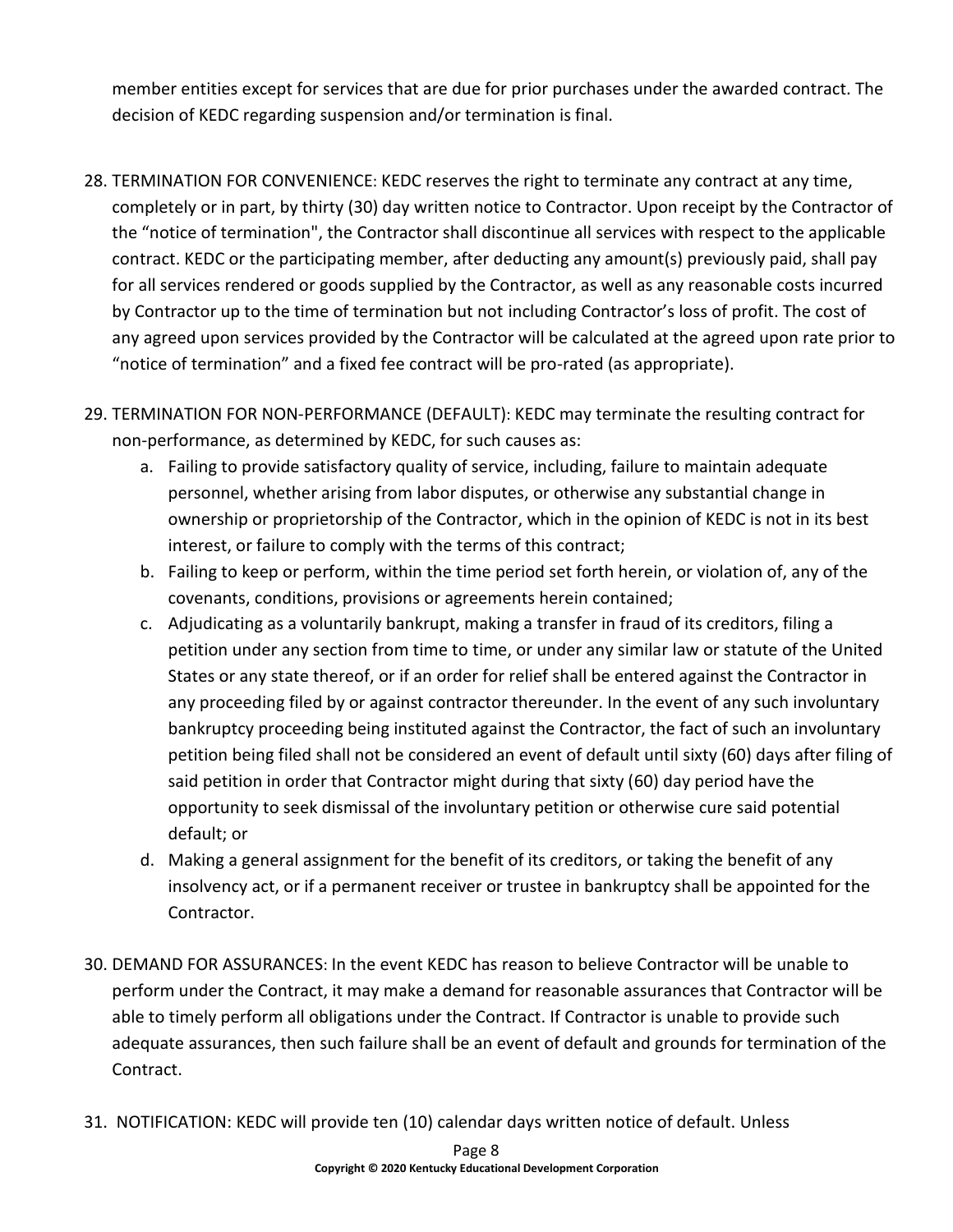arrangements are made to correct the non-performance issues to KEDC's satisfaction within ten (10) calendar days, KEDC may terminate the contract by giving written notice, by registered or certified mail, of its intent to cancel this contract.

- <span id="page-11-0"></span>32. ATTORNEY FEES: In the event that either party deems it necessary to take legal action to enforce any provision of the contract, and in the event KEDC prevails, the Contractor agrees to pay all expenses of such action, including attorney's fees and costs at all stages of litigation.
- <span id="page-11-1"></span>33. COMPENSABLE DAMAGES FOR BREACH: The Contractor agrees that the following items shall be included as compensable damages for any breach of a contract with KEDC.
	- a. Replacement costs
	- b. Cost of repeating the competitive bidding procedure expenses
	- c. Expenses incurred as the result of delay in obtaining replacements.

The enumeration of compensable damage contained in this section is not intended to be exclusive and will not operate to bar recovery by KEDC for any other damages occasioned by the Contractor's breach of a contract. However, in cases where contract provides for liquidated damages, said liquidated damages shall be in lieu of all other damages, including those enumerated.

- <span id="page-11-2"></span>34. SEVERABILITY: If any provision of this Agreement is determined by any court or governmental authority to be unenforceable, the parties intend that this Agreement be enforced as if the unenforceable provisions were not present and that any partially valid and enforceable provisions be enforced to the extent that they are enforceable.
- <span id="page-11-3"></span>35. OTHER CONDITIONS:
	- a. The awarded bidder shall be in compliance and will comply with all local, state, and federal laws and regulations related to the awarded contract and the rendering of goods and /or services.
	- b. The awarded contract shall be governed in all respects as to validity, construction, capacity, performance, or otherwise by the laws of the Commonwealth of Kentucky.
	- c. Any suit, action or other proceeding regarding the execution, validity, interpretation, construction, or performance of this agreement brought against KEDC shall be filed in the Boyd County Circuit Court of the Commonwealth of Kentucky.
	- d. Any suit, action or other proceeding regarding the execution, validity, interpretation, construction, or performance of this agreement brought against any participating member shall be filed in the participating member's local jurisdiction.
	- e. The bidder assures KEDC they are conforming and will continue to conform to the provisions of the Civil Rights Act of 1964 as amended.
	- f. Kentucky Sales and Use Tax Certificate of Exemption Form will be issued upon request.
	- g. The awarded bidder shall provide access to KEDC and member entities, the Comptroller General of the United States, the United States Department of Agriculture, the Kentucky Department of Education, the Kentucky Auditor of Public Accounts or any of their duly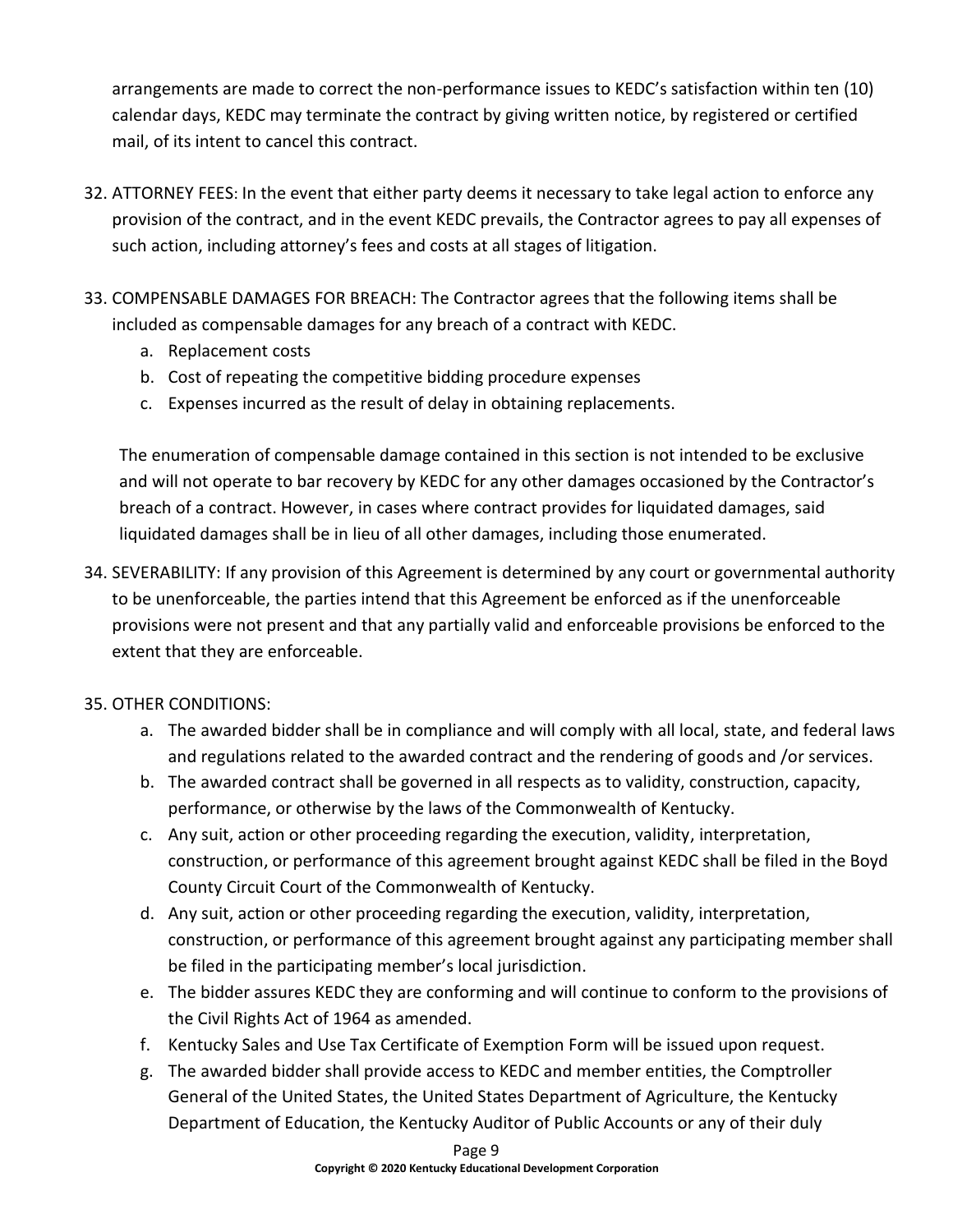authorized representatives to any books, documents, papers, and records of the contractor which are directly pertinent to that specific contract for the purpose of making audit, examination, excerpts, and transcriptions (7 CFR § 3016.36). Such access shall be used to ensure compliance with all applicable Federal and state statutes, regulations and rules, including but not limited to cost principles set forth in 2 CFR § 225.

- h. The awarded bidder shall comply with all applicable cost principles, including but not limited to those set forth in2 CFR § 225.
- i. The awarded bidder shall retain all required records for three years after KEDC members make final payments and all other pending matters are closed (7 CFR § 3016.36).
- j. The U.S. Department of Agriculture (USDA) prohibits discrimination against its customers, employees, and applicants for employment on the bases of race, color, national origin, age, disability, sex, gender identity, religion, reprisal, and where applicable, political beliefs, marital status, familial or parental status, sexual orientation, or if all or part of an individual's income is derived from any public assistance program, or protected genetic information in employment or in any program or activity conducted or funded by the Department.
- k. The bidder is and shall remain in compliance with the Copeland "Anti-Kickback" Act (18 U.S.C. 874) as supplemented in Department of Labor regulations (29 CFR Part 3).
- l. The bidder is and shall remain in compliance with the Davis-Bacon Act (40 U.S.C. 276a to 276a– 7) as supplemented by Department of Labor regulations (29 CFR Part 5).
- m. The bidder is and shall remain in compliance with Sections 103 and 107 of the Contract Work Hours and Safety Standards Act (40 U.S.C. 327–330) as supplemented by Department of Labor regulations (29 CFR Part 5).
- n. The awarded firm agrees to comply with all applicable standards, orders or regulations issued pursuant to the Clean Air Act, as amended, 42 U.S.C. §§ 7401 et seq. and the Federal Water Pollution Control Act as amended 33 U.S.C. §§ 1251 et seq. The Contractor agrees to report each violation to the USDA and the appropriate EPA Regional Office.
- o. The bidder is and shall remain in compliance with all mandatory standards and policies relating to energy efficiency contained in the state energy conservation plan issued in compliance with the Energy Policy and Conservation Act (Pub. L. 94–163, 89 Stat. 871).
- p. The bidder is and shall remain in compliance with all local, state, and national requirements for employee background checks.
- q. By submitting this document, the bidder certifies that this response is made without prior understanding, agreement, or connection with any corporation, firm or person submitting a response. For the same materials, supplies, or equipment, and is in all respects fair and without collusion or fraud. The bidder acknowledges that collusive bidding is a violation of federal law and can result in fines, prison sentences and civil damage awards.
- r. The bidder is legally entitled to enter into contracts with agencies of the Commonwealth of Kentucky and is not in violation of any prohibited conflict of interest, including those prohibited by provisions of KRS 164.390, KRS 61.092-61.096, KRS 42.990, KRS 45A.335-490. Any employee or official of KEDC or member institution, elective or appointive, who shall take, receive, or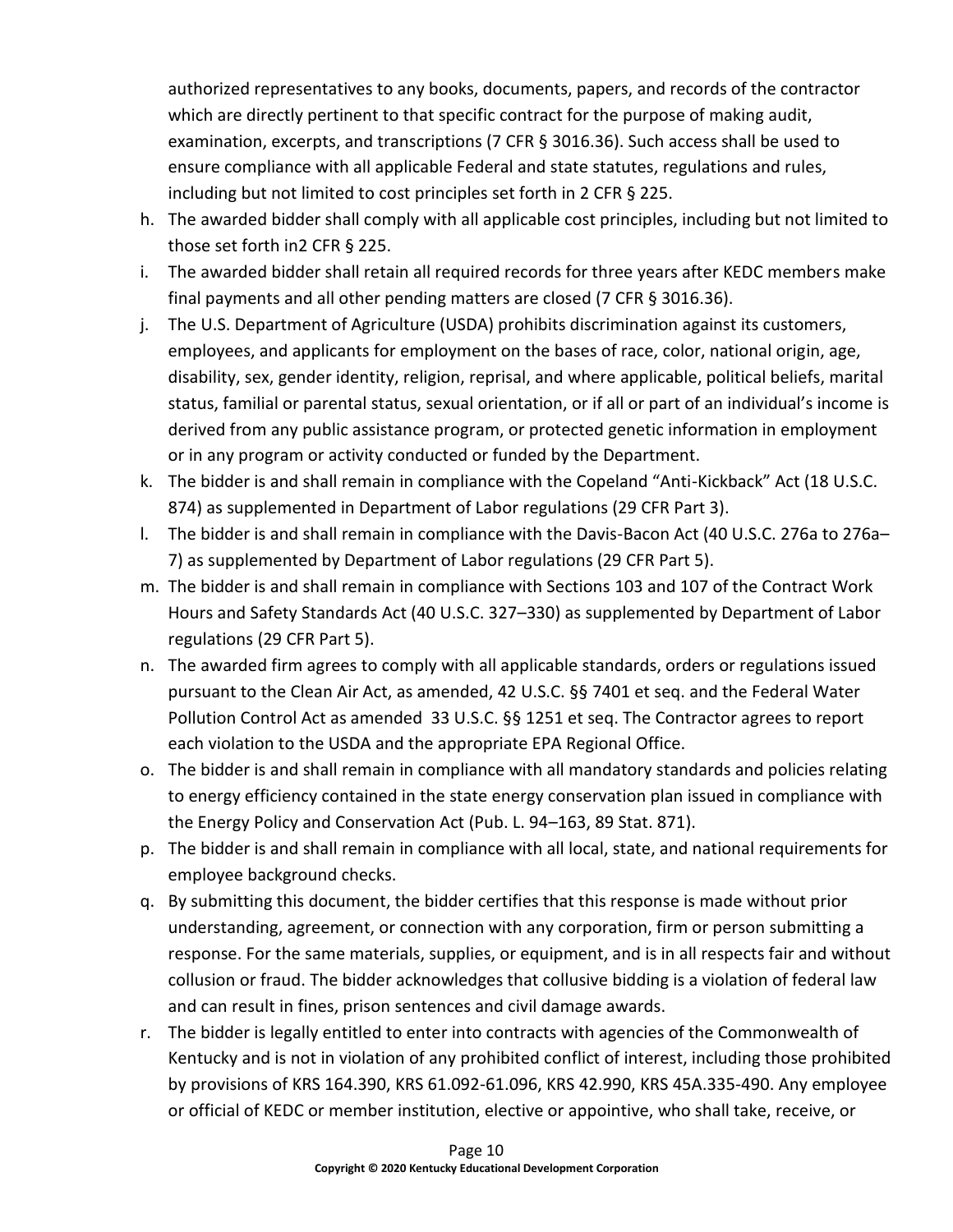offer to take or receive, either directly or indirectly, any rebate, percentage of contract, money, or things of value as an inducement or intended inducement, or in the procurement of business, or the giving of business, for or to or from, any person, or in open market seeking to make sales to the membership shall be deemed guilty of a felony and upon conviction such person or persons shall be subject to punishment or fine in accord with state and/or federal laws.

s. KEDC reserves the right to reject any and/or all bids and to waive informalities. A contract, based on this sealed bid, may or may not be awarded.

# <span id="page-13-1"></span><span id="page-13-0"></span>**BID SPECIFIC TERMS AND CONDITIONS**

- 1. INSTRUCTIONS FOR BIDDERS: These bid specific terms and conditions along with the standard terms and conditions apply to all bids submitted. Explain any requested deviations or exceptions as a part of the bid proposal. KEDC may, at its discretion, accept or reject any or all deviations or exceptions proposed. In the event of a discrepancy between the standard and bid specific terms the bid specific terms will govern.
- <span id="page-13-2"></span>2. PARTICIPATING AGENCIES: Any institution that is a member of KPC (hereinafter referred to as member or members) is eligible to utilize the Awarded Contract; however, this does not mean that all members will participate. This statement of intent does not obligate any district to utilize this bid.
- <span id="page-13-3"></span>3. ESTIMATED QUANTITIES: Quantities listed in the proposal solicitation are based on last year's usage. KEDC makes no guarantee or commitment of any kind regarding usage of any contracts resulting from this solicitation.
- <span id="page-13-4"></span>4. CORE ITEM LIST: Core items are those products purchased with sufficient frequency and high volume to establish line item pricing. Core item prices are fixed for the bid year.
- <span id="page-13-5"></span>5. MARKET BASKET ANALYSIS: KPC will utilize a Market Basket approach in evaluating core items costs. Core items that will be included in the market basket evaluation are a subset of the core item list.
- <span id="page-13-6"></span>6. SECONDARY ITEMS (NOT SPECIFICALLY LISTED IN THE CORE ITEM LIST): KPC members may exercise their rights to purchase all catalog and special order items not in the Core Item list from the contractor that has been awarded the contract. Catalog and special order items shall be quoted at Manufacturers Suggested Retail Price (MSRP) less a fixed percentage discount (per your bid) and shall be subject to the same auditing provisions as bid items. The initial price quote on catalog and special order items shall become the official bid price for the remainder of the bid contract.
- <span id="page-13-7"></span>7. AWARD: After the review of the bid responses, the KEDC Board or its designee may award multiple contracts based on the criteria below. The bid proposals will be evaluated based on the points awarded to each potential contractor utilizing the following scale.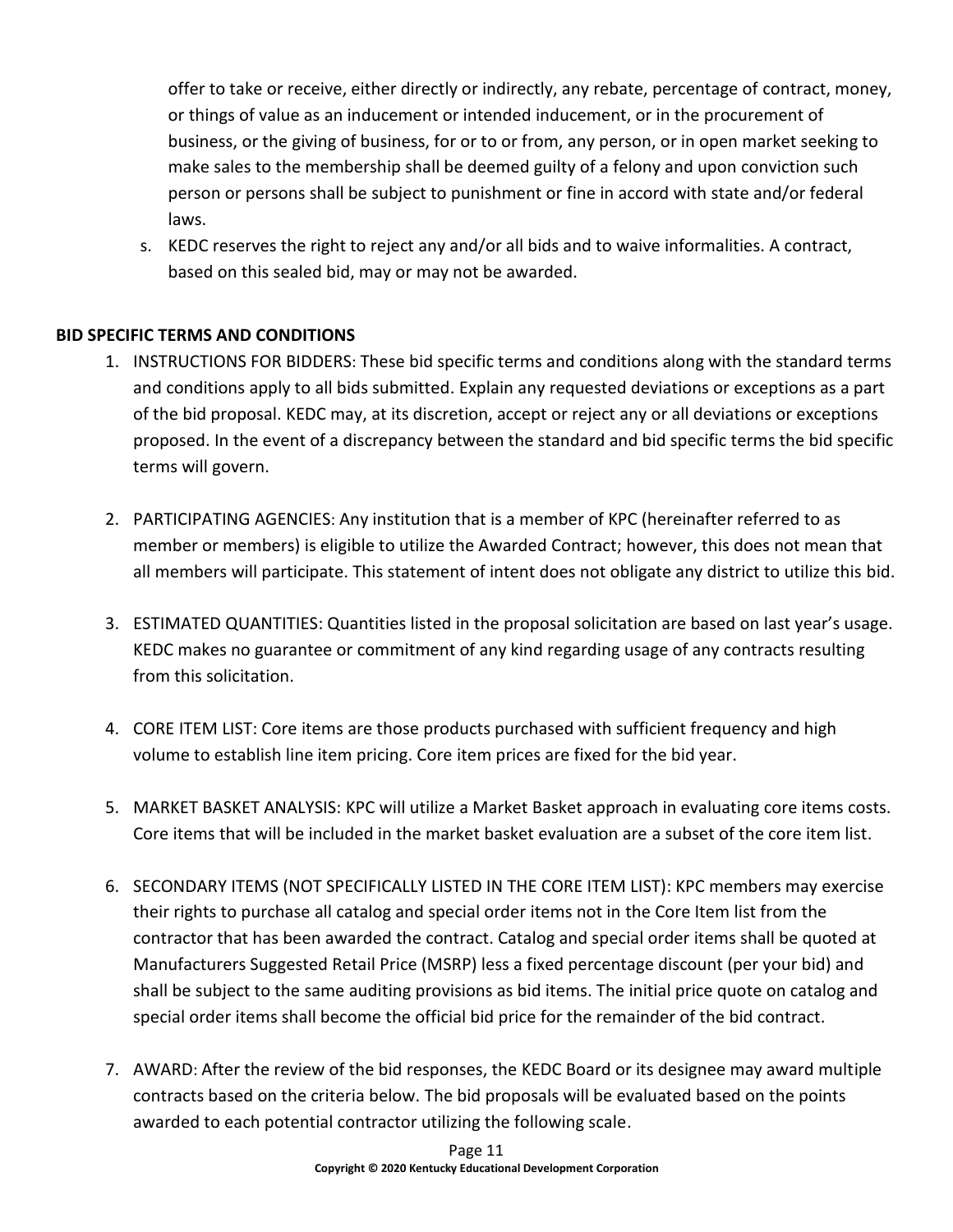| <b>CRITERIA</b>                      | <b>POINTS</b> |
|--------------------------------------|---------------|
| Core item cost calculation           | 50            |
| Secondary item catalog discount      | 15            |
| percentage                           |               |
| Purchase from Regional Retail Stores | 10            |
| <b>Delivery Timelines</b>            | 10            |
| Past Performance/References          | 10            |
| <b>Prompt Payment Discount</b>       | 5             |
|                                      |               |

<span id="page-14-0"></span>8. ADMINISTRATIVE FEE: The contractor will be assessed an administrative fee of three percent (3%) on all purchases made by KPC members under this contract. The fee is to be included in the contractor's pricing, and cannot appear on the member's invoice. The contractor will remit payment to KPC on a quarterly basis and submit a sales report using the portal provided on <www.kpc4me.com> showing total amounts for all purchases made by members under this contract during the period of the bid. See reporting and payment schedule below.

| <b>Payment Schedule</b>  |
|--------------------------|
| April 25 <sup>th</sup>   |
| July 25 <sup>th</sup>    |
| October 25 <sup>th</sup> |
| January 25 <sup>th</sup> |
|                          |

Sales must be reported in the quarter in which the member is invoiced. It is the contractor's responsibility to track and report all purchases made by KPC members. All sales to KPC members are considered to be made under this contract unless the contractor holds an individual bid with the member. It is the vendor's responsibility to provide proof of individual bids. KPC will routinely request procurement data from participating KPC members to verify sales report accuracy. In consideration of receiving a KPC PREFERRED VENDOR BID CONTRACT, bidder agrees to report and pay KPC's administrative fees for all sales to KPC districts even if orders are placed directly by the district to the contractor. All administrative fee checks are to be made payable to KEDC and mailed to KEDC, 904 Rose Road, Ashland, KY 41102.

- <span id="page-14-1"></span>9. CONTRACT ADMINISTRATION: KEDC reserves the right to transfer administration of all contracts awarded under this bid to a third party provider.
- <span id="page-14-2"></span>10. CONTRACT PERIOD: The contract period will end on July 31, 2021 plus any extensions. The contract may be extended on an annual basis by KPC not to exceed five years in total including the first contract period. KPC shall notify the contractor of its intent to extend or not to extend the contract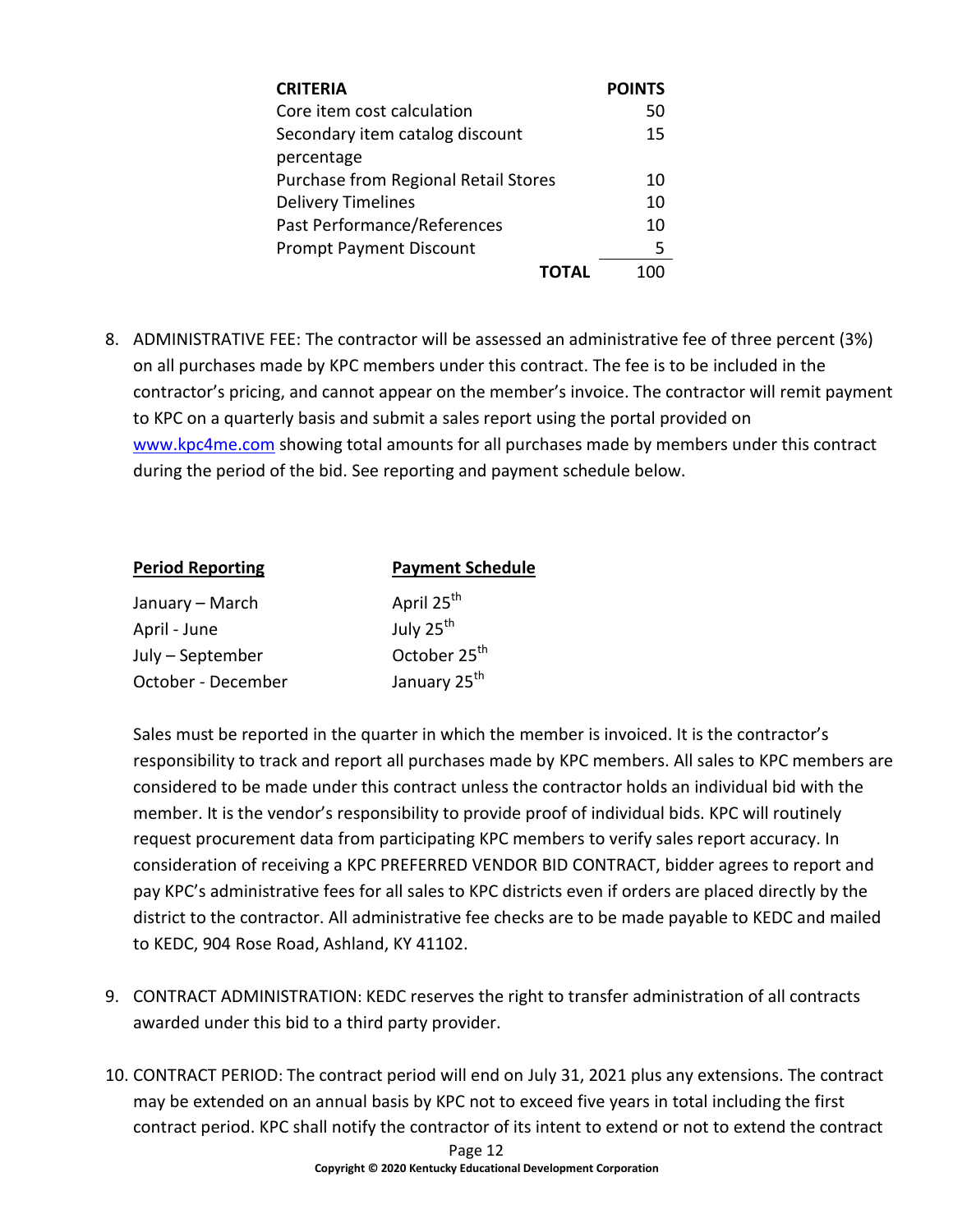by May 31<sup>st</sup> of each year. If KPC notifies contractor of intent to extend the contract by one year, contractor shall respond by June 15<sup>th</sup> with any necessary price increases or decreases for the extended year. Upward and downward price adjustments are permissible based on documented changes in the Consumer Price Index for All Urban Consumers (CPI-U). If price increases submitted are deemed excessive by KPC then KPC shall have cause to not extend the contract. Price change notifications will follow the same pattern as above for any years in which this contract is extended. KPC reserves the right to extend the term for up to 180 days to continue a source of supply until new or replacement contracts are completed.

Since this bid request is subject to multiple contracts being accepted, KPC reserves the right to renew and/or solicit additional bids. Any contract extension is contingent upon written agreement of KPC and the contractor. The bid will not be automatically extended beyond any current year unless expressly approved by KPC. KPC reserves the right on any contract extension to revise, update, or supplement the contract terms and conditions including the assessment of administrative fees to the contractor as needed to cover the cost of KPC servicing the bid contract, bidding program, or procurement service for the members.

<span id="page-15-0"></span>11. PRICING: Contract discounts shall remain in effect for the entire contract and any agreed upon contract extensions, however additional discounts and/or special pricing are encouraged and may be accepted when consistent with other terms and conditions of the contract and offered equally to all members.

Accumulated or group orders may be requested by KPC during the course of the contract period.

All bid prices must include transportation and delivery charges to the location (school district, KEDC, etc.) specified during ordering. Fuel surcharges and other similar charges are not permitted. Replacement and/or supplemental products that meet or exceed the minimum bid requirements may be added to this contract at the sole discretion of KEDC. Replacement/supplemental products shall be offered at a discount equal to or greater than the original award. The bidder shall submit, on its letterhead the request to add products/services. The request shall be submitted by an authorized representative of the organization. KEDC is under no obligation to accept the offerings.

The bidder shall provide each item on this bid to all KPC members at the same price. Bidders MAY NOT submit multiple discount levels for the same product by KPC member (i.e., Regional Bidding is NOT permissible).

<span id="page-15-1"></span>12. PAYMENTS: Each member shall be responsible for making payment to the contractor, unless KPC has been established as the Purchasing Agent for the contractor, in which case, KPC will coordinate orders and payments directly to the contractor with the individual members being the ship to party.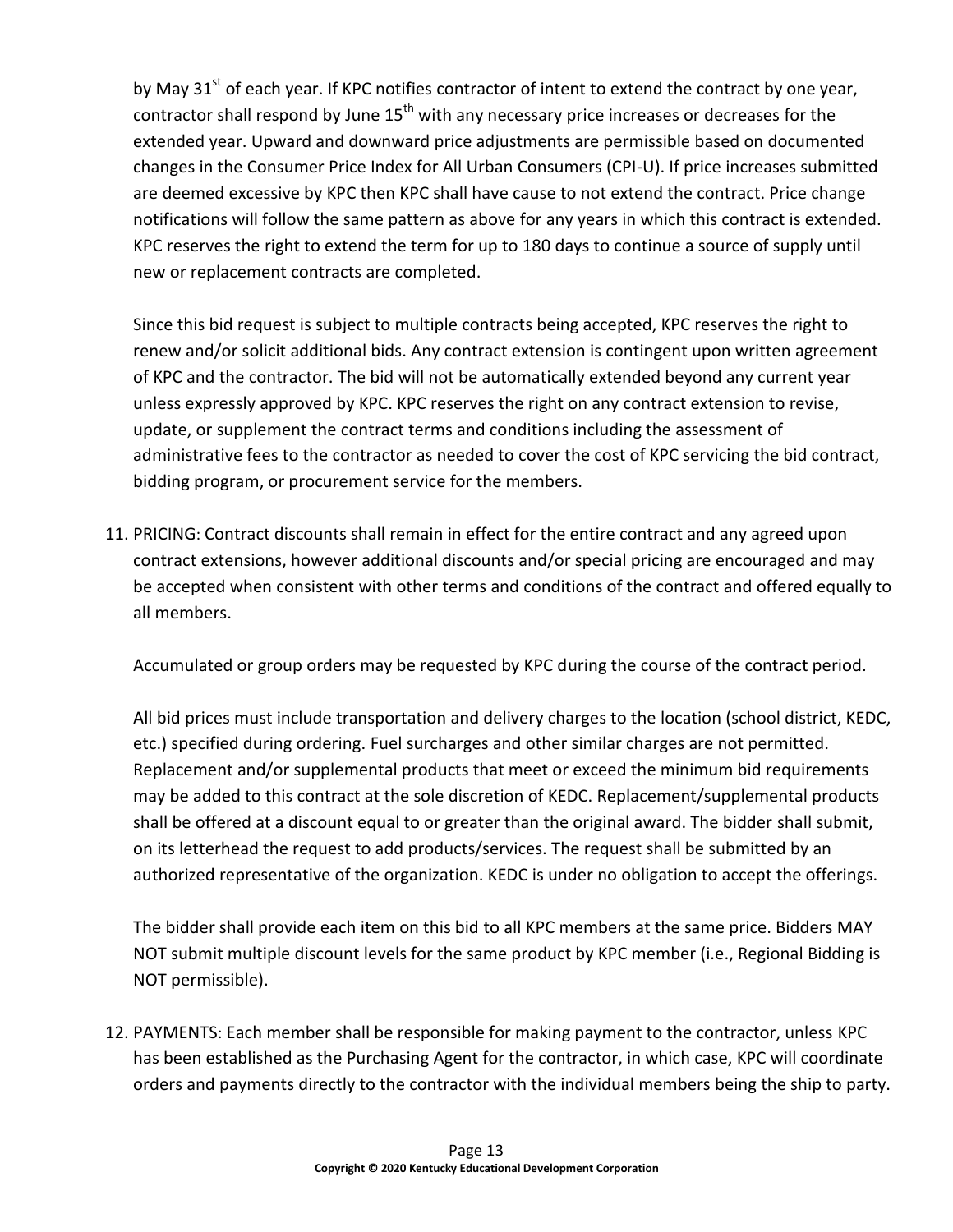Normally, members pay bills only after approval from the member board, which meets monthly.

- <span id="page-16-0"></span>13. DELIVERY CHARGES: All products or services procured from the Bid Contract are to be delivered free of freight charges (FOB destination). All bid prices must include transportation and delivery charges to the location (school district, KPC, etc.) specified during ordering. Fuel surcharges and other similar charges are not permitted.
- <span id="page-16-1"></span>14. PROMPT PAYMENT DISCOUNT: Bidder may provide a prompt payment percentage discount for invoice payments postmarked less than 30 days from the invoice date. The discount may take the form of either a deduction from the total invoice or a check in an amount equal to the same. Example: 1% discount for invoices postmarked within 10 days of the invoice date.
- <span id="page-16-2"></span>15. PRODUCT EVALUATION: Samples requested must be furnished free of expense to KEDC and or the school district for evaluation. If not destroyed or consumed in testing or evaluating, or required in connection with the award, furnished samples will, upon request, be returned at the bidder's expense. Right is reserved to mutilate or destroy any samples if considered necessary for testing purposes.
- <span id="page-16-3"></span>16. PROMOTION: KPC actively markets all Prime and Preferred Vendors to member districts, which includes the company logo and contact information on the KPC website, a notice of the winning bid contract(s) sent to every KPC member, and promotion of all KPC Prime and Preferred Vendors during regular district visits by KPC staff. Vendors are expected to provide promotional materials and participate in regional conferences, district shows, and trainings.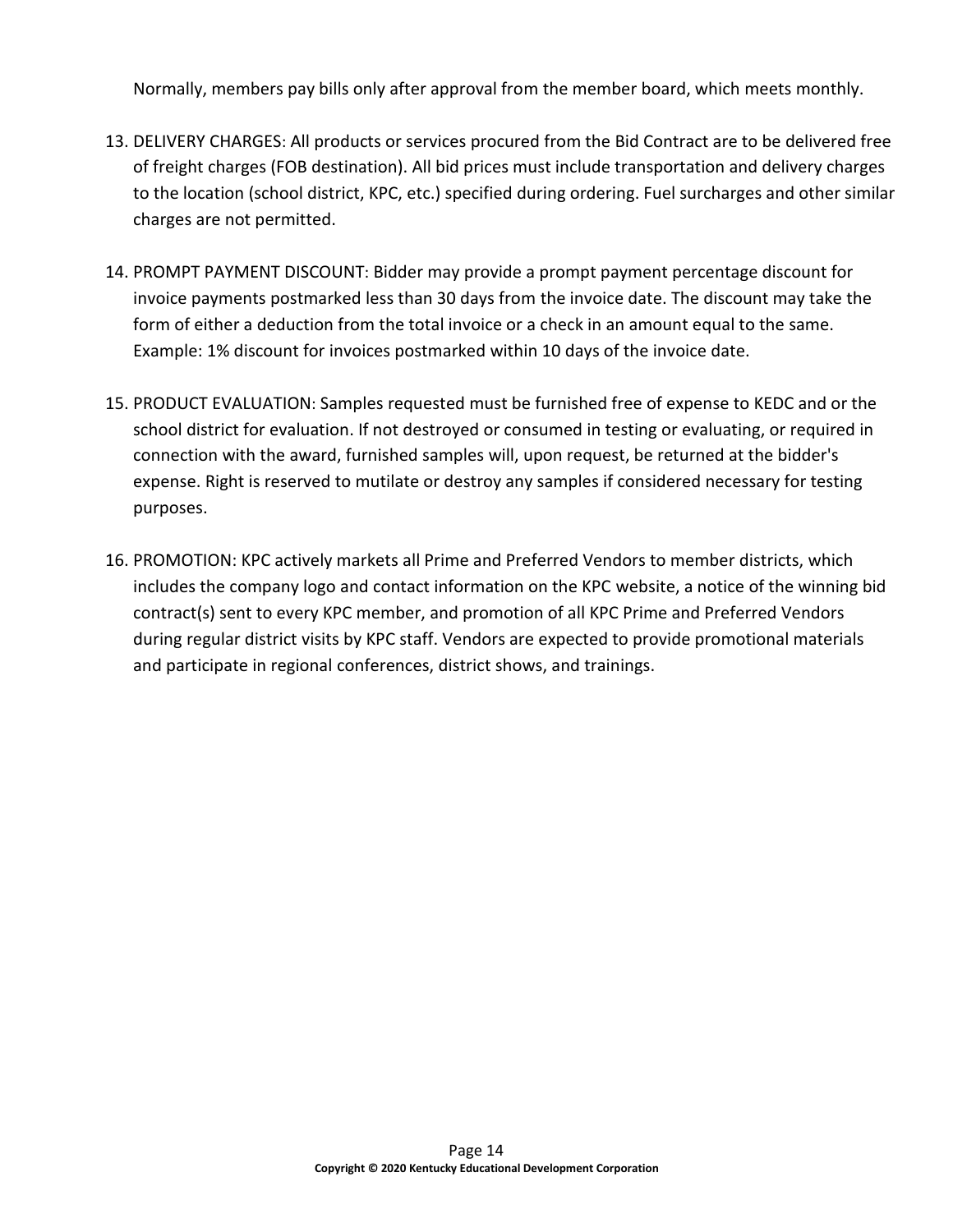# <span id="page-17-0"></span>**REQUIRED AFFIDAVIT FOR BIDDERS, OFFERORS AND CONTRACTORS CLAIMING RESIDENT BIDDER STATUS**

### **FOR BIDS AND CONTRACTS IN GENERAL:**

The bidder or offeror hereby swears and affirms under penalty of perjury that, in accordance with KRS 45A.494(2), the entity bidding is an individual, partnership, association, corporation, or other business entity that, on the date the contract is first advertised or announced as available for bidding:

- 1. Is authorized to transact business in the Commonwealth;
- 2. Has for one year prior to and through the date of advertisement
	- a. Filed Kentucky corporate income taxes;
	- b. Made payments to the Kentucky unemployment insurance fund established in KRS 341.49; and
	- c. Maintained a Kentucky worker's compensation policy in effect.

The BIDDING AGENCY reserves the right to request documentation supporting a bidder's claim of resident bidder status. Failure to provide such documentation upon request shall result in disqualification of the bidder or contract termination.

| Signature                            |           | <b>Printed Name</b> |                        |     |
|--------------------------------------|-----------|---------------------|------------------------|-----|
| Title                                |           | Date                |                        |     |
| Company Name                         |           |                     |                        |     |
| Address                              |           |                     |                        |     |
|                                      |           |                     |                        |     |
|                                      |           |                     |                        |     |
|                                      |           |                     |                        |     |
| Subscribed and sworn to before me by |           |                     |                        |     |
|                                      | (Affiant) |                     | (Title)                |     |
| o <sub>f</sub><br>(Company Name)     | this      | day of              |                        | ,20 |
|                                      |           |                     |                        |     |
| Notary Public                        |           |                     |                        |     |
| [seal of notary]                     |           |                     | My commission expires: |     |